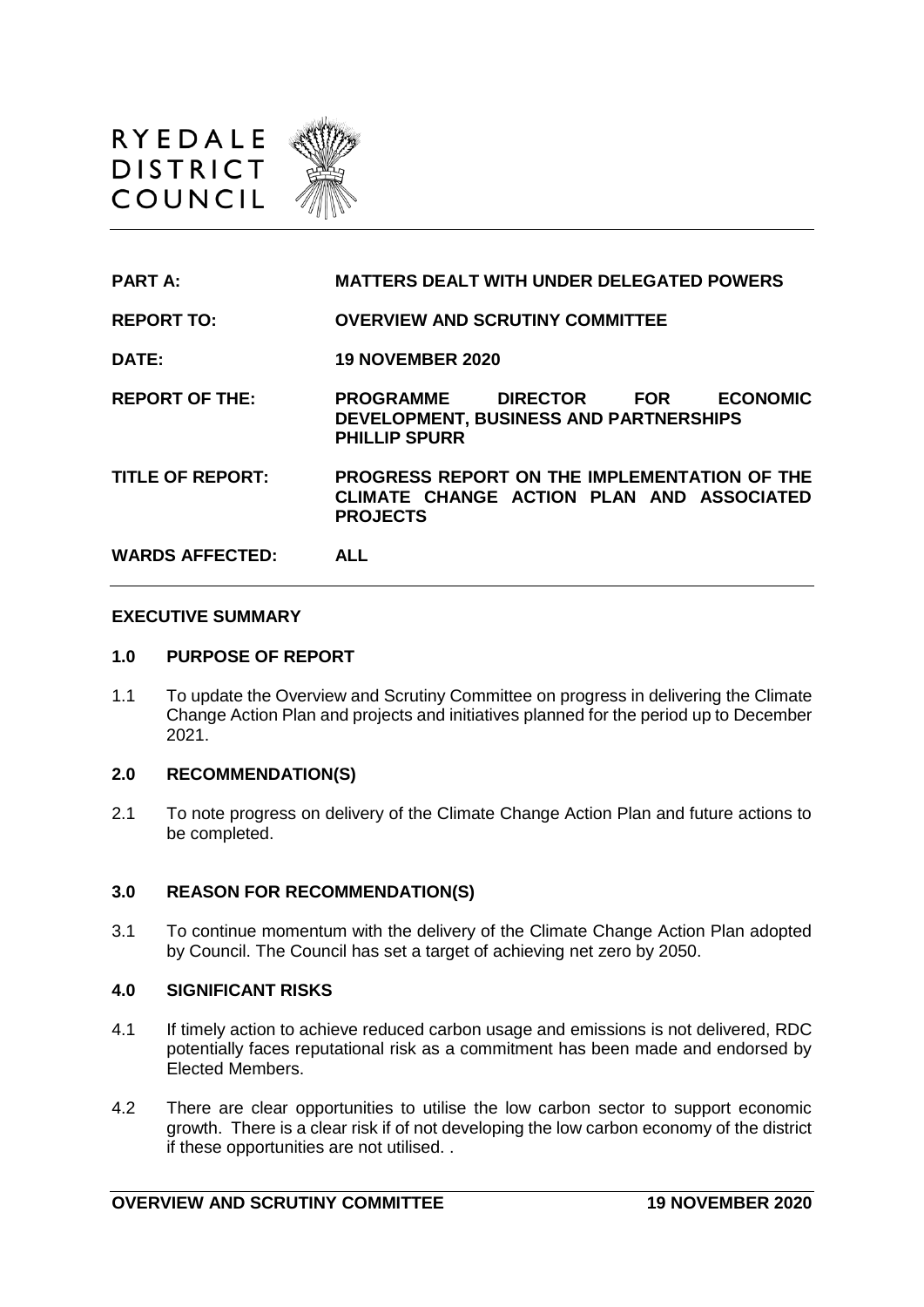# **5.0 POLICY CONTEXT AND CONSULTATION**

- 5.1 The Climate Change Action Plan was agreed at [11 April 2019 Council](https://democracy.ryedale.gov.uk/documents/g2887/Printed%20minutes%2011th-Apr-2019%2018.30%20Council.pdf?T=1) meeting, as part of the Scrutiny Review into the how Ryedale District Council could play its part in reducing global temperature rise.
- 5.2 Members declared a Climate Emergency on 10 October 2019 and in line with the government's own legally binding net-zero targets as a minimum, commit to actions to help achieve these targets across Ryedale.
- 5.3 A Sustainable, Safe and Clean Place is included under the "Our Environment" Priority within the Council Plan that was adopted by Members in September 2020.

# **REPORT**

## **6.0 REPORT DETAILS**

- 6.1 The recommendations of the Scrutiny Committee were adopted by Council on 11 April 2019 and progress towards meeting the actions agreed are outlined in the Climate Change Action Plan. The report will be made available biannually for Members to review.
- 6.2 The Action Plan is reviewed and delivered on an ongoing basis but due to the COVID emergency, no internal Climate Change Corporate Working Group meetings were held between March and October 2020. The group resumed its meetings in October 2020 and these will continue on a monthly basis from October 2020.

## **Progress March to October 2020**

- 6.3 A review of progress against actions within the Action Plan has taken place to ascertain the position as of October 2020. Highlights of progress made since the last report include:
	- Appointment of Climate Change & Environmental Projects Officer (CC&EPO), John Law who joined RDC on the 7 September 2020.
	- New CC&EPO attended Ryedale Environment Group's (REG) meeting on 15 September 2020 and support was given for the Ryedale Environment Week programme for 23-31 October 2020. The whole programme was delivered online with presentations, videos and talks open to all to take part in. Full details were made available on the REG website: [https://ryedaleenvirogroup.co.uk/environment-week/.](https://ryedaleenvirogroup.co.uk/environment-week/)
		-
	- The need for a Ryedale based registered environmental charity has been identified. This will allow the various funding streams only open to registered charities, e.g. Green Recovery Challenge Fund (GRCF) to be accessed for the benefit of the district.
	- Additional secondary glazing was installed on the first floor of Ryedale House in April 2020.
	- Phase 1 of the LED Streetlight procurement process was completed In October 2020.
	- An audit of RDC Owned Land and Buildings to identify opportunities for Climate Change related initiatives has commenced.
	- Energy Saving Trust Report in to the efficiency of RDCs "grey" fleet has been received and is being reviewed by Officers with proposals for alternative energy saving measures to be brought forward in early 2021. This will include actions within the Low Carbon Staff Travel Plan.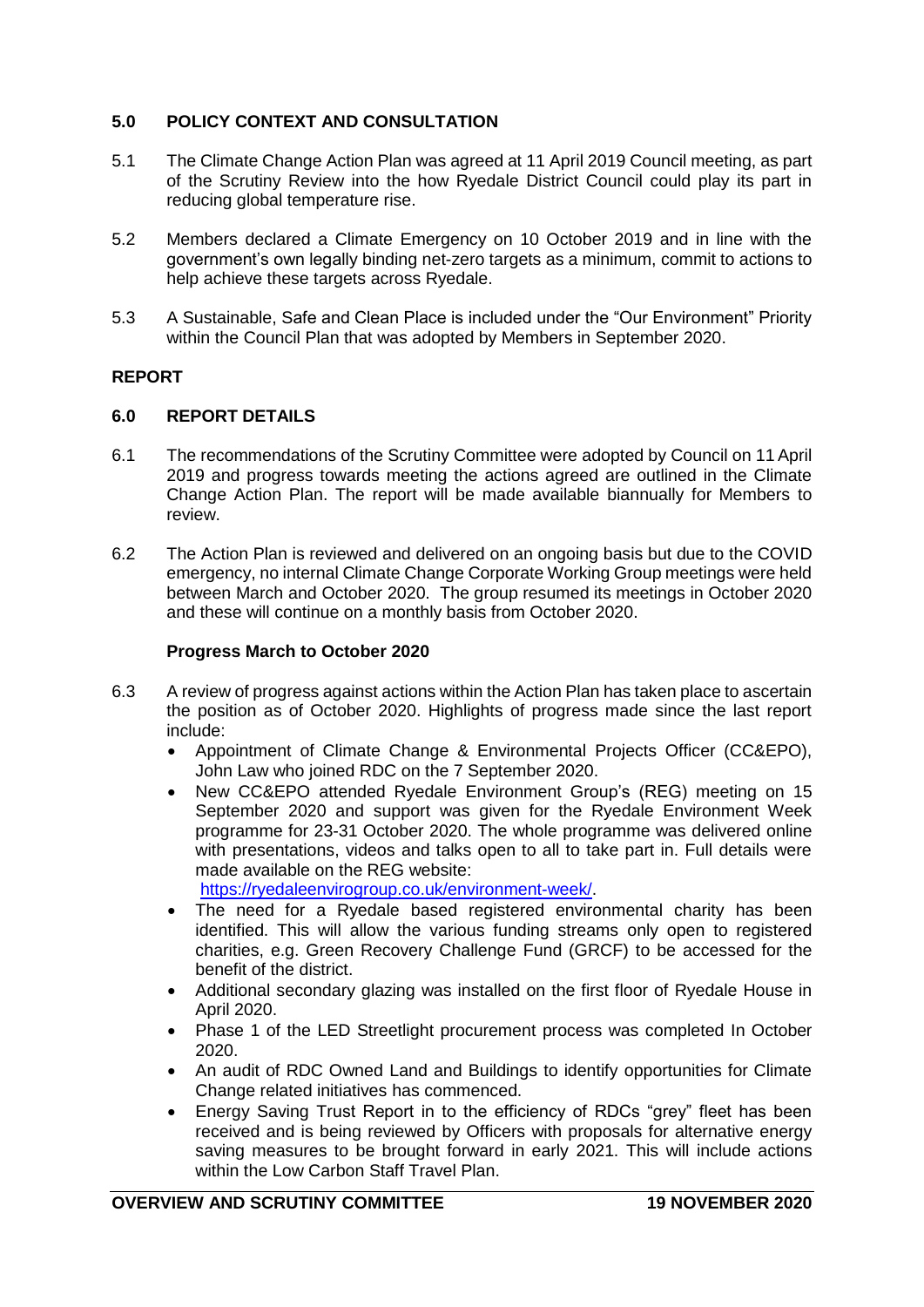- Design work for the European Agricultural Fund for Rural Development funded Malton to Pickering Cycle Route has been completed and the tender process will commence in November 2020. Target completion date for the scheme is summer 2021.
- Rapid EV charging points have been installed in St Nicholas Street car park, Norton upon Derwent, and Water Lane car park in Malton. Currently over 1400 charges have been recorded, saving over 19000kg Co2. A successful application securing £46,790, has been made to OLEV's on-street charging funding scheme to install additional charging points in other car parks in the district by March 2021. .
- The Destination Development Plan for Ryedale supports the need to encourage greater use of public transport in Ryedale. Where good public transport exists, there is a need for greater awareness, to make it easier for both residents and visitors to become more aware of routes and the advantages of using them. Production of the Sit Back and Enjoy the Ride' will be completed in November 2020. 40,000 copies will be produced with the majority being provided to Transport Hubs. The remainder will be available to those requesting some for display racks. A digital, interactive map will also be available on the RDC website under the Tourism section.

## **New Activity proposed from November 2020 to end December 2021**

- 6.4 The following section details new activity recently initiated and which will be progressed over the period to the end of 2021:
	- Actively participating in the YNY LEP activity to use the LGA Carbon Accounting Tool to benchmark and measure our CO2 emissions. All other Local Authorities in York and North Yorkshire will also be participating. The first report using our own data will be available in November 2020. The data used is that currently collected and recorded for all RDC buildings.
	- A tender process and subsequent funding application to OLEV's Workplace Charging Scheme will be completed to install EV charging points at Ryedale House, the Depot and the Building Control Offices in Easingwold. Delivery timescales are dependent on the tender process and funding applications.
	- In partnership with the YNY LEP, a range of low carbon initiatives, such as the investigation of renewable energy options for village halls in Ryedale, are being progressed. We are also participating in the development of a Circular Economy Project in Malton and Norton which will become an exemplar for other similar market town projects across the country.
	- Circular Malton have secured European funding to undertake detailed research and feasibility work towards developing an anaerobic digester / biogas project to utilise food waste and other organic waste from around the district. RDC Officers will continue to provide support and advice to the team ensuring strong linkages are maintained with all departments within the Authority.
	- A funding application through the Heat Network Delivery Unit (HNDU) at the Department for Business Energy and Industrial Strategy (BEIS) is being developed by Officers in partnership with Third Energy and the YNY LEP. The application will seek funding to undertake techno-economic feasibility work to assess Third Energy's existing gas extraction and distribution assets in Ryedale for geothermal heat usage.
	- Clarification is being sought from Northern Powergrid (NPG) on the location of, and capacity available of, grid connections in the district. It is proposed to commence mapping of opportunities for renewable energy developments.
	- LED street lighting replacement programme will be completed.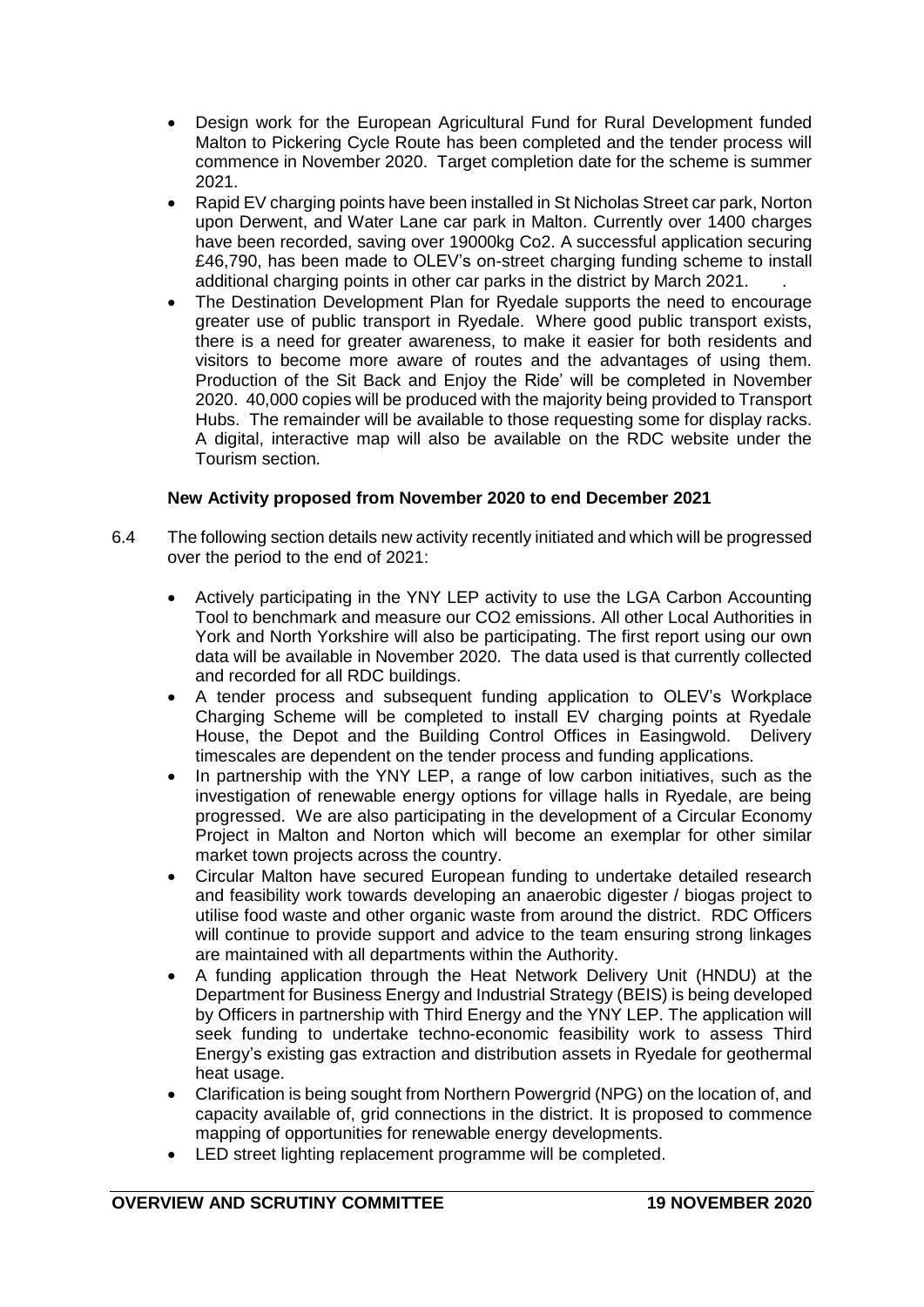- Additional EV charging points will be installed in a number of public car parks across the district.
- RDC is a consultee to Northern Powergrid (NPG) on their Future Business Plan 2023-2030, and through this process the two parties are exploring various initiatives including EV Charging and Community Energy Schemes. NPG are key in determining the location of large scale Renewable Energy Schemes which will help in the identification of locations for suitable grid connections in the district. Confirmation of this information should be made available to Officers in November 2020.
- The format of the Climate Change Action Plan is under review and a new format will be brought forwards for approval by the O&S Committee by the end of January 2021 and will take into account any comments. The new format will present the actions and progress toward achieving targets in a clearer way.
- Climate Change Corporate Working Party will continue to meet regularly and officers from all departments strongly encouraged to participate, support the delivery of actions and act as a champion for climate change activity.

|    | Action                  | Summary of action required         | Short term<br>(new 3) |
|----|-------------------------|------------------------------------|-----------------------|
|    |                         |                                    | months)               |
|    |                         |                                    | Medium term (next 6   |
|    |                         |                                    | months)               |
|    |                         |                                    | Long term (Next 12    |
|    |                         |                                    | months)               |
|    | 1. RDC HQ and depot     | Assess further opportunities for   | M                     |
|    |                         | energy efficiency and installation |                       |
|    |                         | of renewables                      |                       |
|    | 2. Street lighting LED  | Implement LED replacement          | M                     |
|    | replacement             | works across the district          |                       |
| 3. | <b>Low Carbon Staff</b> | Implement recommendations          |                       |
|    | <b>Travel Plan</b>      | from the Energy Saving Trust on    |                       |
|    |                         | Low Carbon Staff Travel Plan       |                       |
|    | 4. Planning             | Work with the Planning Team to     | S                     |
|    |                         | develop further initiatives and    |                       |
|    |                         | guides to promote RDCs low         |                       |
|    |                         | carbon agenda within Planning.     |                       |
|    | 5. Malton to Pickering  | Continue to progress the           |                       |
|    | <b>Cycle Route</b>      | implementation of the Malton to    |                       |
|    |                         | Pickering Cycle Route scheme       |                       |
|    | 6. Electric Vehicle     | Continue to implement the          | L                     |
|    | charging points         | programme to install EV            |                       |
|    |                         | charging points in long stay car   |                       |
|    |                         | parks across the district and at   |                       |
|    |                         | Ryedale House, the Depot and       |                       |
|    |                         | the Building Control offices       |                       |
|    | 7. Public transport     | Finalise the printed and digital   | S                     |
|    | campaign                | versions of the 'Sit Back and      |                       |
|    |                         | Enjoy the Ride' publication        |                       |
| 8. | Support the             | Continue to work with the YNY      |                       |
|    | development of a        | <b>LEP and Circular Malton on</b>  |                       |
|    | low carbon              | Circular economy projects          |                       |
|    | economy                 | across the district.               |                       |

6.5 In summary and based on the above, the following priorities for progress have been identified for the next 12 months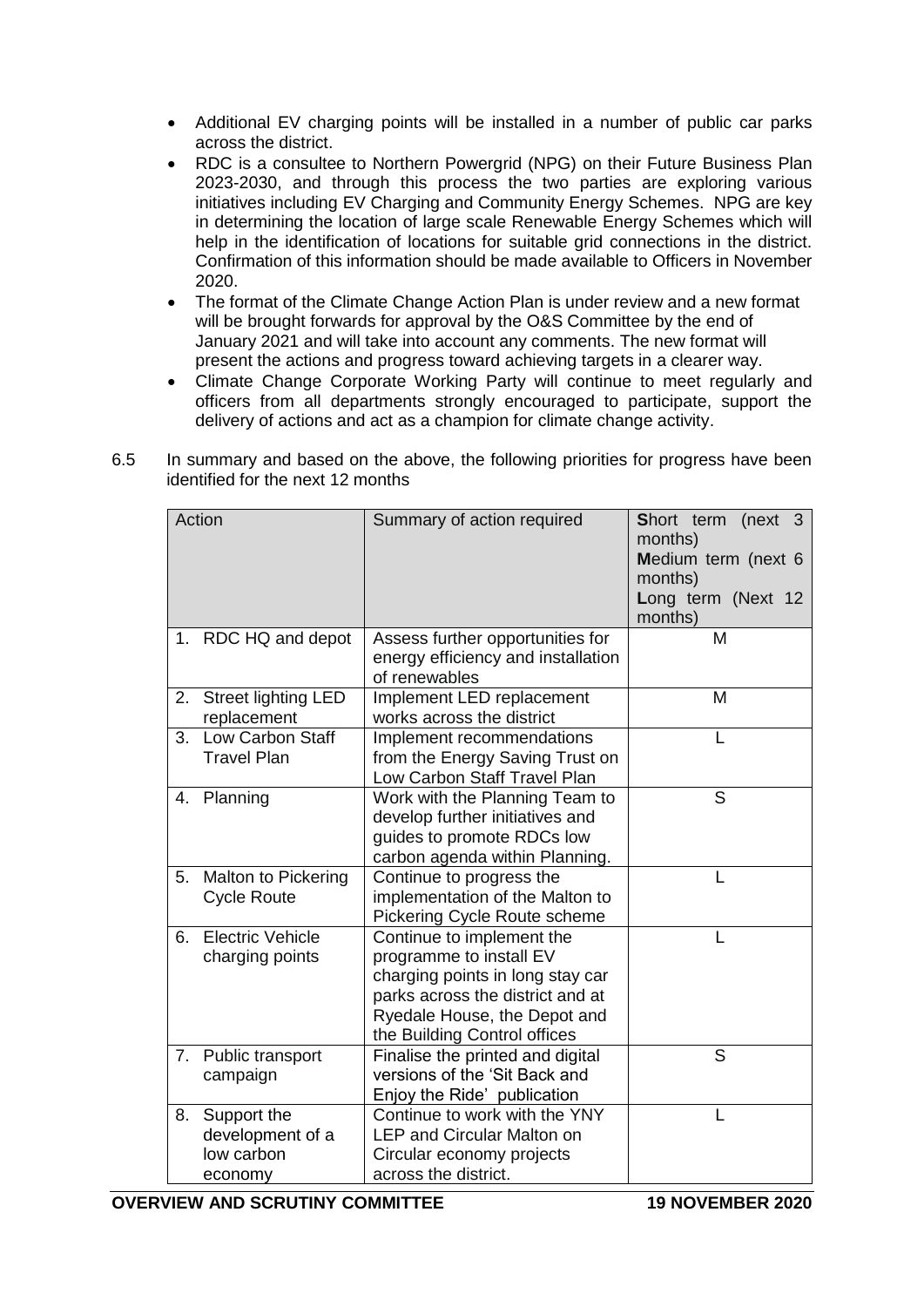| Develop the RDC<br>9.<br>approach to Waste<br>Management in<br>response to climate<br>change and the<br><b>DEFRA Resources</b><br>and Waste Strategy | CC&EPO to work with newly<br>appointed Waste and Recycling<br>Officer to develop and progress<br>waste management initiatives.                       | S |
|------------------------------------------------------------------------------------------------------------------------------------------------------|------------------------------------------------------------------------------------------------------------------------------------------------------|---|
| 10. Geothermal heat<br>project                                                                                                                       | In collaboration with YNY LEP<br>and Third Energy Ltd apply for<br>funding for a feasibility study into<br>geothermal heat from the HNDU<br>at BEIS. | S |
| 11. Large scale<br>renewable energy<br>scheme in Ryedale                                                                                             | Investigate opportunities for<br>large scale renewable energy<br>projects in Ryedale                                                                 | M |
| 12. Tree planting, new<br>woodland creation<br>and peat restoration                                                                                  | Develop a plan to encourage<br>and implement tree planting,<br>new woodland creation and peat<br>restoration projects in the<br><b>District</b>      | M |

6.6 Significant progress has been made in delivering activity and achieving the actions of the Climate Change Action Plan. To maintain momentum and continue to drive forward with the Action Plan support and encouragement to engage in the agenda and assist in the development and delivery of actions will be provided by the CC&EPO. To assist in achieving this, each Service within the Authority will be encouraged to designate a representative to attend Corporate Working Group meetings, support and directly deliver actions as appropriate, and ensure the wider team are fully aware of developments so new opportunities can be identified through individual work programmes and service planning processes.

# **7.0 IMPLICATIONS**

- 7.1 The following implications have been identified:
	- a) Financial

£50,000 has been approved for Officers to drive forward the changes required. This is likely to be for smaller scale projects, feasibility studies etc, but could be utilised for larger scale capital within budget.

As of the 1 October 2020, £12,000 of this budget has been allocated for spend this year on EV charging points installations at Ryedale House, the Depot and the Building Control offices. An additional £4,500 towards this scheme has been allocated from the Active Travel Fund.

It should be noted that the required 25% of match funding, the equivalent of £12,700, towards the long stay car park EV charging points has been allocated from the Growth Budget. The final figure is however subject the conclusion of the tender process.

- b) Legal Legal assistance will be required should the HNDU application be successful and an agreement is needed between RDC and Third Energy.
- c) Other (Equalities, Staffing, Planning, Health & Safety, Environmental and Climate Change, Crime & Disorder) Staff participation in Working Group meetings and in working on actions in their respective teams.